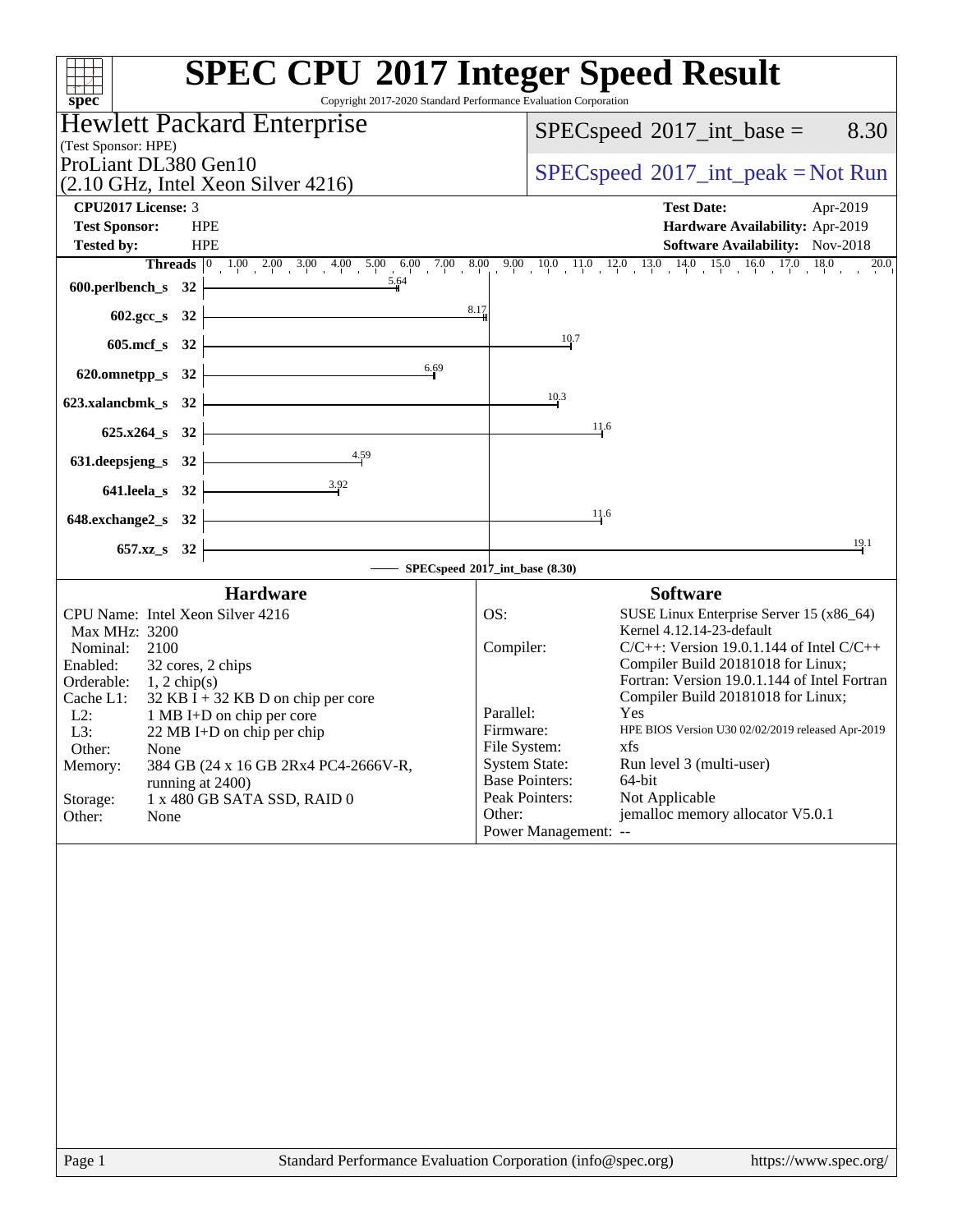

Copyright 2017-2020 Standard Performance Evaluation Corporation

## Hewlett Packard Enterprise

(Test Sponsor: HPE)

(2.10 GHz, Intel Xeon Silver 4216)

 $SPEC speed^{\circ}2017\_int\_base =$  8.30

## ProLiant DL380 Gen10<br>  $SPECspeed^{\circ}2017\_int\_peak = Not Run$  $SPECspeed^{\circ}2017\_int\_peak = Not Run$

**[CPU2017 License:](http://www.spec.org/auto/cpu2017/Docs/result-fields.html#CPU2017License)** 3 **[Test Date:](http://www.spec.org/auto/cpu2017/Docs/result-fields.html#TestDate)** Apr-2019 **[Test Sponsor:](http://www.spec.org/auto/cpu2017/Docs/result-fields.html#TestSponsor)** HPE **[Hardware Availability:](http://www.spec.org/auto/cpu2017/Docs/result-fields.html#HardwareAvailability)** Apr-2019 **[Tested by:](http://www.spec.org/auto/cpu2017/Docs/result-fields.html#Testedby)** HPE **[Software Availability:](http://www.spec.org/auto/cpu2017/Docs/result-fields.html#SoftwareAvailability)** Nov-2018

### **[Results Table](http://www.spec.org/auto/cpu2017/Docs/result-fields.html#ResultsTable)**

|                                     | <b>Base</b>    |                |       |                | <b>Peak</b> |                |       |                |                |              |                |              |                |              |
|-------------------------------------|----------------|----------------|-------|----------------|-------------|----------------|-------|----------------|----------------|--------------|----------------|--------------|----------------|--------------|
| <b>Benchmark</b>                    | <b>Threads</b> | <b>Seconds</b> | Ratio | <b>Seconds</b> | Ratio       | <b>Seconds</b> | Ratio | <b>Threads</b> | <b>Seconds</b> | <b>Ratio</b> | <b>Seconds</b> | <b>Ratio</b> | <b>Seconds</b> | <b>Ratio</b> |
| $600.$ perlbench_s                  | 32             | 317            | 5.60  | 315            | 5.64        | 314            | 5.65  |                |                |              |                |              |                |              |
| $602.\text{gcc}\_\text{s}$          | 32             | 490            | 8.13  | 485            | 8.21        | 487            | 8.17  |                |                |              |                |              |                |              |
| $605$ .mcf s                        | 32             | 442            | 10.7  | 444            | 10.6        | 443            | 10.7  |                |                |              |                |              |                |              |
| 620.omnetpp_s                       | 32             | 243            | 6.71  | 244            | 6.69        | 245            | 6.66  |                |                |              |                |              |                |              |
| 623.xalancbmk s                     | 32             | 138            | 10.3  | 138            | 10.3        | 138            | 10.3  |                |                |              |                |              |                |              |
| 625.x264 s                          | 32             | 153            | 11.5  | 153            | 11.6        | 152            | 11.6  |                |                |              |                |              |                |              |
| 631.deepsjeng_s                     | 32             | 312            | 4.59  | 312            | 4.59        | 312            | 4.59  |                |                |              |                |              |                |              |
| $641.$ leela_s                      | 32             | 436            | 3.91  | <b>436</b>     | 3.92        | 435            | 3.92  |                |                |              |                |              |                |              |
| 648.exchange2_s                     | 32             | 255            | 11.5  | 254            | 11.6        | 254            | 11.6  |                |                |              |                |              |                |              |
| 657.xz s                            | 32             | 324            | 19.1  | 323            | <u>19.1</u> | 323            | 19.1  |                |                |              |                |              |                |              |
| $SPECspeed*2017$ int base =<br>8.30 |                |                |       |                |             |                |       |                |                |              |                |              |                |              |

**[SPECspeed](http://www.spec.org/auto/cpu2017/Docs/result-fields.html#SPECspeed2017intpeak)[2017\\_int\\_peak =](http://www.spec.org/auto/cpu2017/Docs/result-fields.html#SPECspeed2017intpeak) Not Run**

Results appear in the [order in which they were run.](http://www.spec.org/auto/cpu2017/Docs/result-fields.html#RunOrder) Bold underlined text [indicates a median measurement.](http://www.spec.org/auto/cpu2017/Docs/result-fields.html#Median)

### **[Operating System Notes](http://www.spec.org/auto/cpu2017/Docs/result-fields.html#OperatingSystemNotes)**

 Stack size set to unlimited using "ulimit -s unlimited" Transparent Huge Pages enabled by default Prior to runcpu invocation Filesystem page cache synced and cleared with: sync; echo 3> /proc/sys/vm/drop\_caches

### **[General Notes](http://www.spec.org/auto/cpu2017/Docs/result-fields.html#GeneralNotes)**

Environment variables set by runcpu before the start of the run: KMP\_AFFINITY = "granularity=fine,compact" LD\_LIBRARY\_PATH = "/home/cpu2017\_u2/lib/ia32:/home/cpu2017\_u2/lib/intel64: /home/cpu2017\_u2/je5.0.1-32:/home/cpu2017\_u2/je5.0.1-64" OMP\_STACKSIZE = "192M" Binaries compiled on a system with 1x Intel Core i9-7900X CPU + 32GB RAM memory using Redhat Enterprise Linux 7.5 NA: The test sponsor attests, as of date of publication, that CVE-2017-5754 (Meltdown) is mitigated in the system as tested and documented. Yes: The test sponsor attests, as of date of publication, that CVE-2017-5753 (Spectre variant 1) is mitigated in the system as tested and documented. Yes: The test sponsor attests, as of date of publication, that CVE-2017-5715 (Spectre variant 2) is mitigated in the system as tested and documented. jemalloc, a general purpose malloc implementation built with the RedHat Enterprise 7.5, and the system compiler gcc 4.8.5 sources available from jemalloc.net or<https://github.com/jemalloc/jemalloc/releases>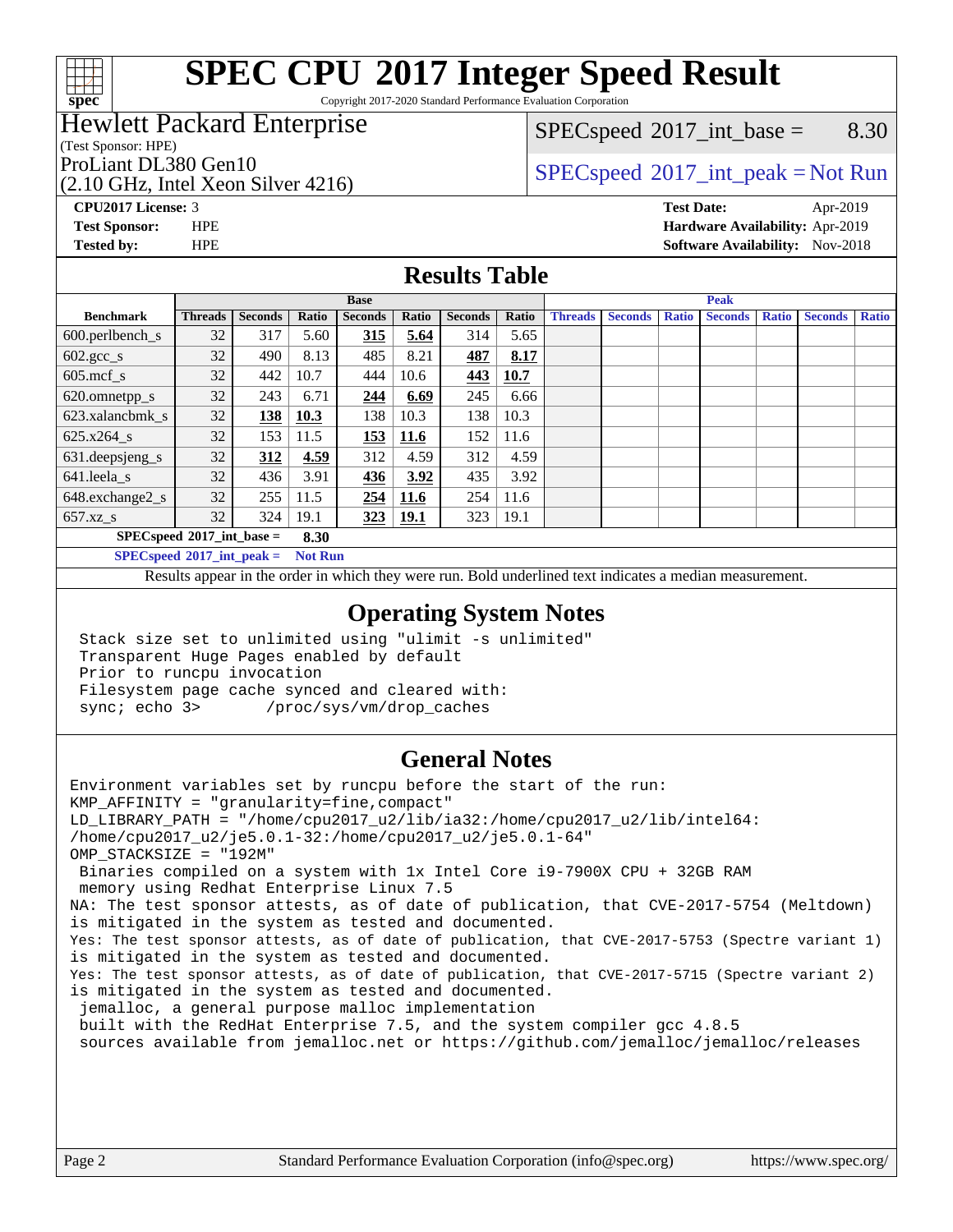Copyright 2017-2020 Standard Performance Evaluation Corporation

### Hewlett Packard Enterprise

 $SPECspeed^{\circ}2017\_int\_base =$  $SPECspeed^{\circ}2017\_int\_base =$  8.30

## (Test Sponsor: HPE)

(2.10 GHz, Intel Xeon Silver 4216)

ProLiant DL380 Gen10<br>  $SPECspeed^{\circ}2017\_int\_peak = Not Run$  $SPECspeed^{\circ}2017\_int\_peak = Not Run$ 

**[spec](http://www.spec.org/)**

 $+\ +$ 

**[CPU2017 License:](http://www.spec.org/auto/cpu2017/Docs/result-fields.html#CPU2017License)** 3 **[Test Date:](http://www.spec.org/auto/cpu2017/Docs/result-fields.html#TestDate)** Apr-2019 **[Test Sponsor:](http://www.spec.org/auto/cpu2017/Docs/result-fields.html#TestSponsor)** HPE **[Hardware Availability:](http://www.spec.org/auto/cpu2017/Docs/result-fields.html#HardwareAvailability)** Apr-2019 **[Tested by:](http://www.spec.org/auto/cpu2017/Docs/result-fields.html#Testedby)** HPE **[Software Availability:](http://www.spec.org/auto/cpu2017/Docs/result-fields.html#SoftwareAvailability)** Nov-2018

### **[Platform Notes](http://www.spec.org/auto/cpu2017/Docs/result-fields.html#PlatformNotes)**

Page 3 Standard Performance Evaluation Corporation [\(info@spec.org\)](mailto:info@spec.org) <https://www.spec.org/> BIOS Configuration: Hyper-Threading set to Disabled Thermal Configuration set to Maximum Cooling Memory Patrol Scrubbing set to Disabled LLC Prefetch set to Enabled LLC Dead Line Allocation set to Disabled Enhanced Processor Performance set to Enabled Workload Profile set to General Peak Frequency Compute Minimum Processor Idle Power Core C-State set to C1E State Energy/Performance Bias set to Balanced Power Workload Profile set to Custom Numa Group Size Optimization set to Flat Sysinfo program /home/cpu2017\_B0/bin/sysinfo Rev: r5974 of 2018-05-19 9bcde8f2999c33d61f64985e45859ea9 running on linux-9mbf Tue Apr 16 16:52:54 2019 SUT (System Under Test) info as seen by some common utilities. For more information on this section, see <https://www.spec.org/cpu2017/Docs/config.html#sysinfo> From /proc/cpuinfo model name : Intel(R) Xeon(R) Silver 4216 CPU @ 2.10GHz 2 "physical id"s (chips) 32 "processors" cores, siblings (Caution: counting these is hw and system dependent. The following excerpts from /proc/cpuinfo might not be reliable. Use with caution.) cpu cores : 16 siblings : 16 physical 0: cores 0 1 2 3 4 5 6 7 8 9 10 11 12 13 14 15 physical 1: cores 0 1 2 3 4 5 6 7 8 9 10 11 12 13 14 15 From lscpu: Architecture: x86\_64 CPU op-mode(s): 32-bit, 64-bit Byte Order: Little Endian  $CPU(s):$  32 On-line CPU(s) list: 0-31 Thread(s) per core: 1 Core(s) per socket: 16 Socket(s): 2 NUMA node(s): 2 Vendor ID: GenuineIntel CPU family: 6 Model: 85 Model name: Intel(R) Xeon(R) Silver 4216 CPU @ 2.10GHz Stepping: 6 CPU MHz: 2100.000 **(Continued on next page)**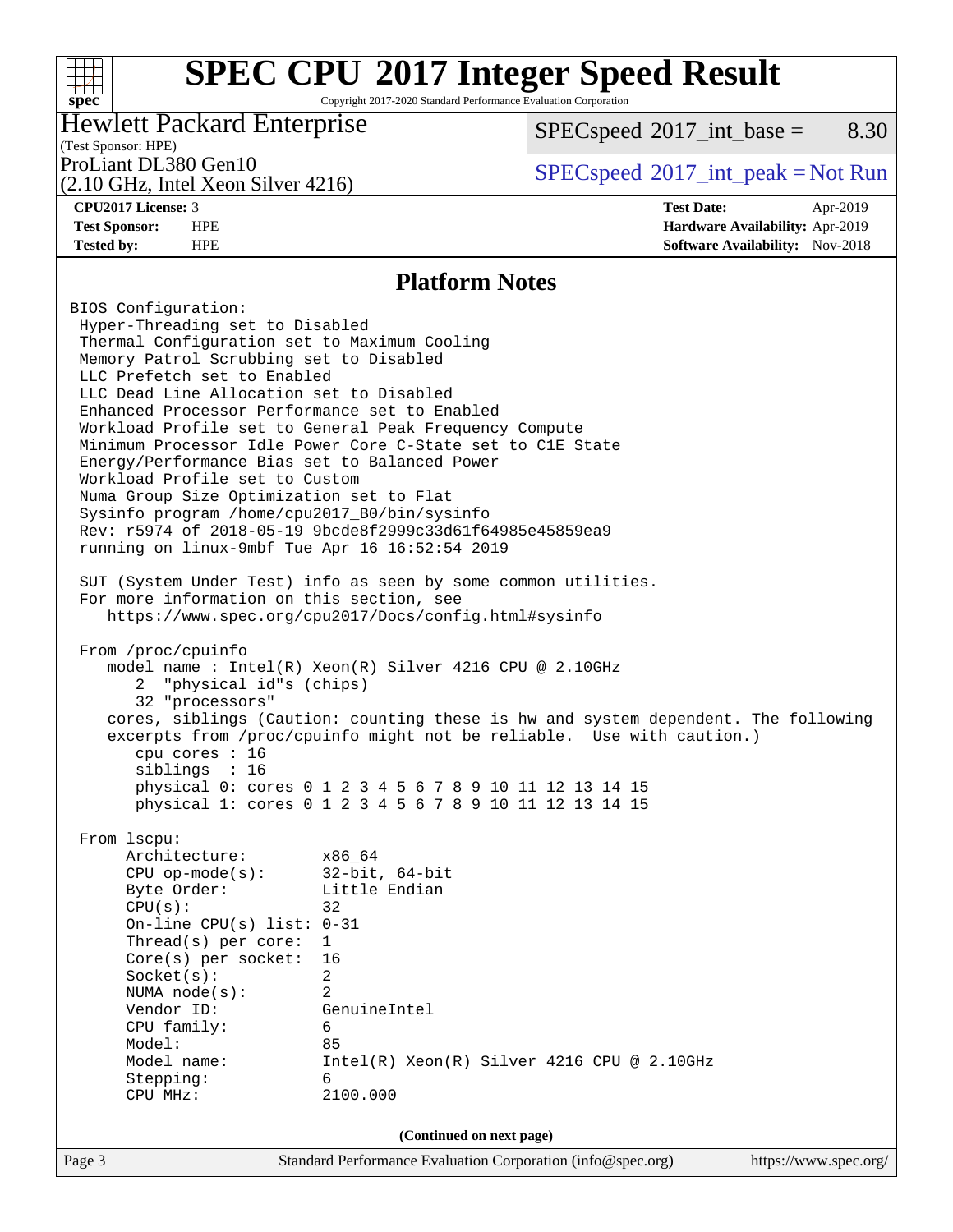Copyright 2017-2020 Standard Performance Evaluation Corporation

### Hewlett Packard Enterprise

 $SPEC speed^{\circ}2017\_int\_base =$  8.30

(Test Sponsor: HPE) (2.10 GHz, Intel Xeon Silver 4216)

ProLiant DL380 Gen10<br>  $SPECspeed^{\circ}2017\_int\_peak = Not Run$  $SPECspeed^{\circ}2017\_int\_peak = Not Run$ 

### **[CPU2017 License:](http://www.spec.org/auto/cpu2017/Docs/result-fields.html#CPU2017License)** 3 **[Test Date:](http://www.spec.org/auto/cpu2017/Docs/result-fields.html#TestDate)** Apr-2019

**[spec](http://www.spec.org/)**

 $+\!\!+\!\!$ 

**[Test Sponsor:](http://www.spec.org/auto/cpu2017/Docs/result-fields.html#TestSponsor)** HPE **[Hardware Availability:](http://www.spec.org/auto/cpu2017/Docs/result-fields.html#HardwareAvailability)** Apr-2019 **[Tested by:](http://www.spec.org/auto/cpu2017/Docs/result-fields.html#Testedby)** HPE **[Software Availability:](http://www.spec.org/auto/cpu2017/Docs/result-fields.html#SoftwareAvailability)** Nov-2018

### **[Platform Notes \(Continued\)](http://www.spec.org/auto/cpu2017/Docs/result-fields.html#PlatformNotes)**

Page 4 Standard Performance Evaluation Corporation [\(info@spec.org\)](mailto:info@spec.org) <https://www.spec.org/> BogoMIPS: 4200.00 Virtualization: VT-x L1d cache: 32K L1i cache: 32K L2 cache: 1024K L3 cache: 22528K NUMA node0 CPU(s): 0-15 NUMA node1 CPU(s): 16-31 Flags: fpu vme de pse tsc msr pae mce cx8 apic sep mtrr pge mca cmov pat pse36 clflush dts acpi mmx fxsr sse sse2 ss ht tm pbe syscall nx pdpe1gb rdtscp lm constant\_tsc art arch\_perfmon pebs bts rep\_good nopl xtopology nonstop\_tsc cpuid aperfmperf tsc\_known\_freq pni pclmulqdq dtes64 monitor ds\_cpl vmx smx est tm2 ssse3 sdbg fma cx16 xtpr pdcm pcid dca sse4\_1 sse4\_2 x2apic movbe popcnt tsc\_deadline\_timer aes xsave avx f16c rdrand lahf\_lm abm 3dnowprefetch cpuid\_fault epb cat\_l3 cdp\_l3 invpcid\_single intel\_ppin mba tpr\_shadow vnmi flexpriority ept vpid fsgsbase tsc\_adjust bmi1 hle avx2 smep bmi2 erms invpcid rtm cqm mpx rdt\_a avx512f avx512dq rdseed adx smap clflushopt clwb intel\_pt avx512cd avx512bw avx512vl xsaveopt xsavec xgetbv1 xsaves cqm\_llc cqm\_occup\_llc cqm\_mbm\_total cqm\_mbm\_local ibpb ibrs stibp dtherm ida arat pln pts pku ospke avx512\_vnni arch\_capabilities ssbd /proc/cpuinfo cache data cache size : 22528 KB From numactl --hardware WARNING: a numactl 'node' might or might not correspond to a physical chip. available: 2 nodes (0-1) node 0 cpus: 0 1 2 3 4 5 6 7 8 9 10 11 12 13 14 15 node 0 size: 193018 MB node 0 free: 192419 MB node 1 cpus: 16 17 18 19 20 21 22 23 24 25 26 27 28 29 30 31 node 1 size: 193335 MB node 1 free: 193141 MB node distances: node 0 1 0: 10 21 1: 21 10 From /proc/meminfo MemTotal: 395626564 kB HugePages\_Total: 0 Hugepagesize: 2048 kB From /etc/\*release\* /etc/\*version\* os-release: NAME="SLES" VERSION="15" VERSION\_ID="15" **(Continued on next page)**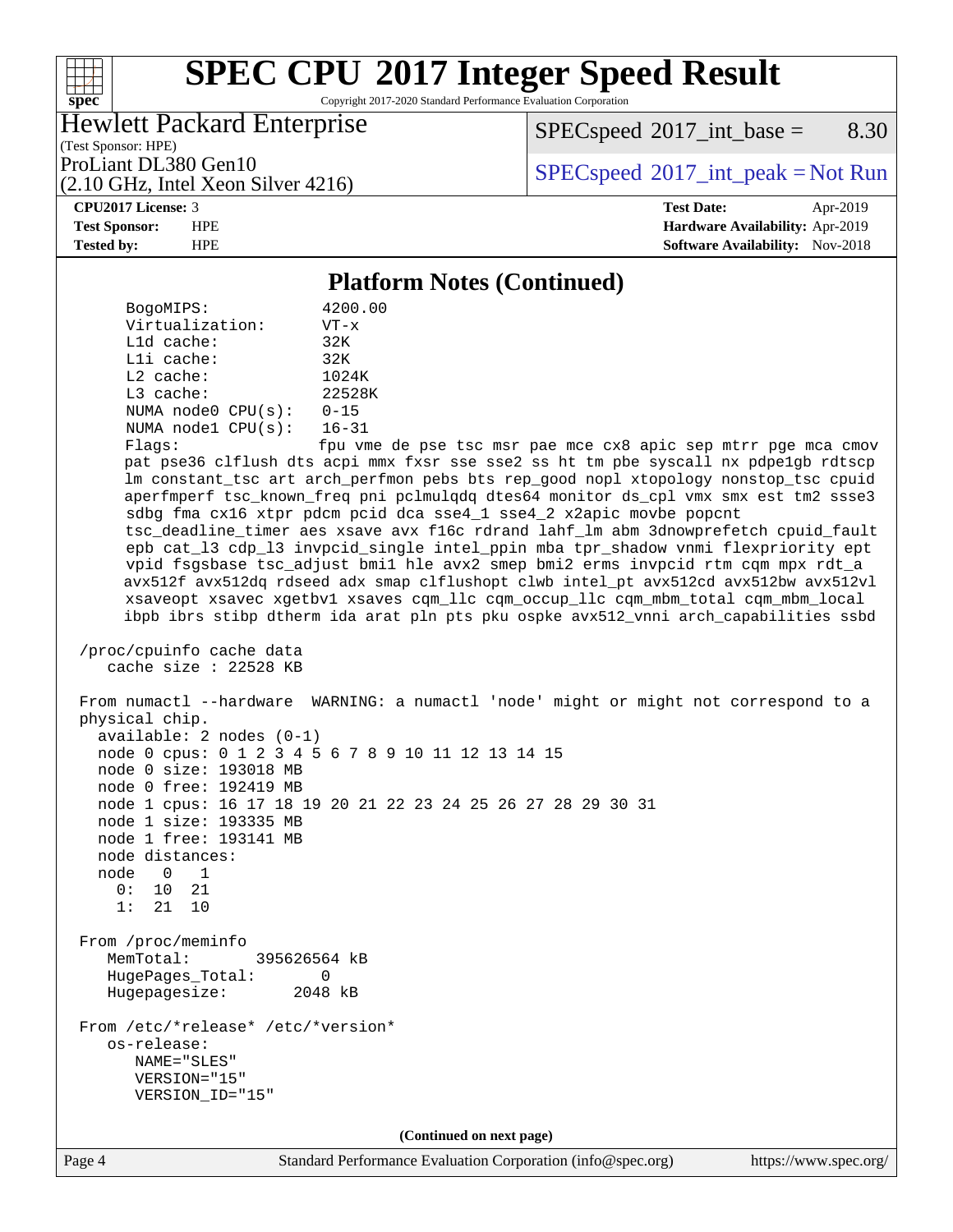Copyright 2017-2020 Standard Performance Evaluation Corporation

## Hewlett Packard Enterprise

(2.10 GHz, Intel Xeon Silver 4216)

 $SPEC speed^{\circ}2017\_int\_base =$  8.30

(Test Sponsor: HPE)

ProLiant DL380 Gen10<br>  $SPECspeed^{\circ}2017\_int\_peak = Not Run$  $SPECspeed^{\circ}2017\_int\_peak = Not Run$ 

**[spec](http://www.spec.org/)**

 $+\!\!+\!\!$ 

**[CPU2017 License:](http://www.spec.org/auto/cpu2017/Docs/result-fields.html#CPU2017License)** 3 **[Test Date:](http://www.spec.org/auto/cpu2017/Docs/result-fields.html#TestDate)** Apr-2019 **[Test Sponsor:](http://www.spec.org/auto/cpu2017/Docs/result-fields.html#TestSponsor)** HPE **[Hardware Availability:](http://www.spec.org/auto/cpu2017/Docs/result-fields.html#HardwareAvailability)** Apr-2019 **[Tested by:](http://www.spec.org/auto/cpu2017/Docs/result-fields.html#Testedby)** HPE **HPE [Software Availability:](http://www.spec.org/auto/cpu2017/Docs/result-fields.html#SoftwareAvailability)** Nov-2018

### **[Platform Notes \(Continued\)](http://www.spec.org/auto/cpu2017/Docs/result-fields.html#PlatformNotes)**

Page 5 Standard Performance Evaluation Corporation [\(info@spec.org\)](mailto:info@spec.org) <https://www.spec.org/> PRETTY NAME="SUSE Linux Enterprise Server 15" ID="sles" ID\_LIKE="suse" ANSI\_COLOR="0;32" CPE\_NAME="cpe:/o:suse:sles:15" uname -a: Linux linux-9mbf 4.12.14-23-default #1 SMP Tue May 29 21:04:44 UTC 2018 (cd0437b) x86\_64 x86\_64 x86\_64 GNU/Linux Kernel self-reported vulnerability status: CVE-2017-5754 (Meltdown): Not affected CVE-2017-5753 (Spectre variant 1): Mitigation: \_\_user pointer sanitization CVE-2017-5715 (Spectre variant 2): Mitigation: Indirect Branch Restricted Speculation, IBPB, IBRS\_FW run-level 3 Apr 16 16:51 SPEC is set to: /home/cpu2017\_B0 Filesystem Type Size Used Avail Use% Mounted on /dev/sdb4 xfs 436G 310G 127G 71% /home Additional information from dmidecode follows. WARNING: Use caution when you interpret this section. The 'dmidecode' program reads system data which is "intended to allow hardware to be accurately determined", but the intent may not be met, as there are frequent changes to hardware, firmware, and the "DMTF SMBIOS" standard. BIOS HPE U30 02/02/2019 Memory: 24x UNKNOWN NOT AVAILABLE 16 GB 2 rank 2666, configured at 2400 (End of data from sysinfo program) **[Compiler Version Notes](http://www.spec.org/auto/cpu2017/Docs/result-fields.html#CompilerVersionNotes)** ============================================================================== C | 600.perlbench\_s(base) 602.gcc\_s(base) 605.mcf\_s(base) | 625.x264\_s(base) 657.xz\_s(base) ------------------------------------------------------------------------------ Intel(R) C Intel(R) 64 Compiler for applications running on Intel(R)  $64$ , Version 19.0.1.144 Build 20181018 Copyright (C) 1985-2018 Intel Corporation. All rights reserved. ------------------------------------------------------------------------------ ==============================================================================  $C++$  | 620.omnetpp s(base) 623.xalancbmk s(base) 631.deepsjeng s(base) **(Continued on next page)**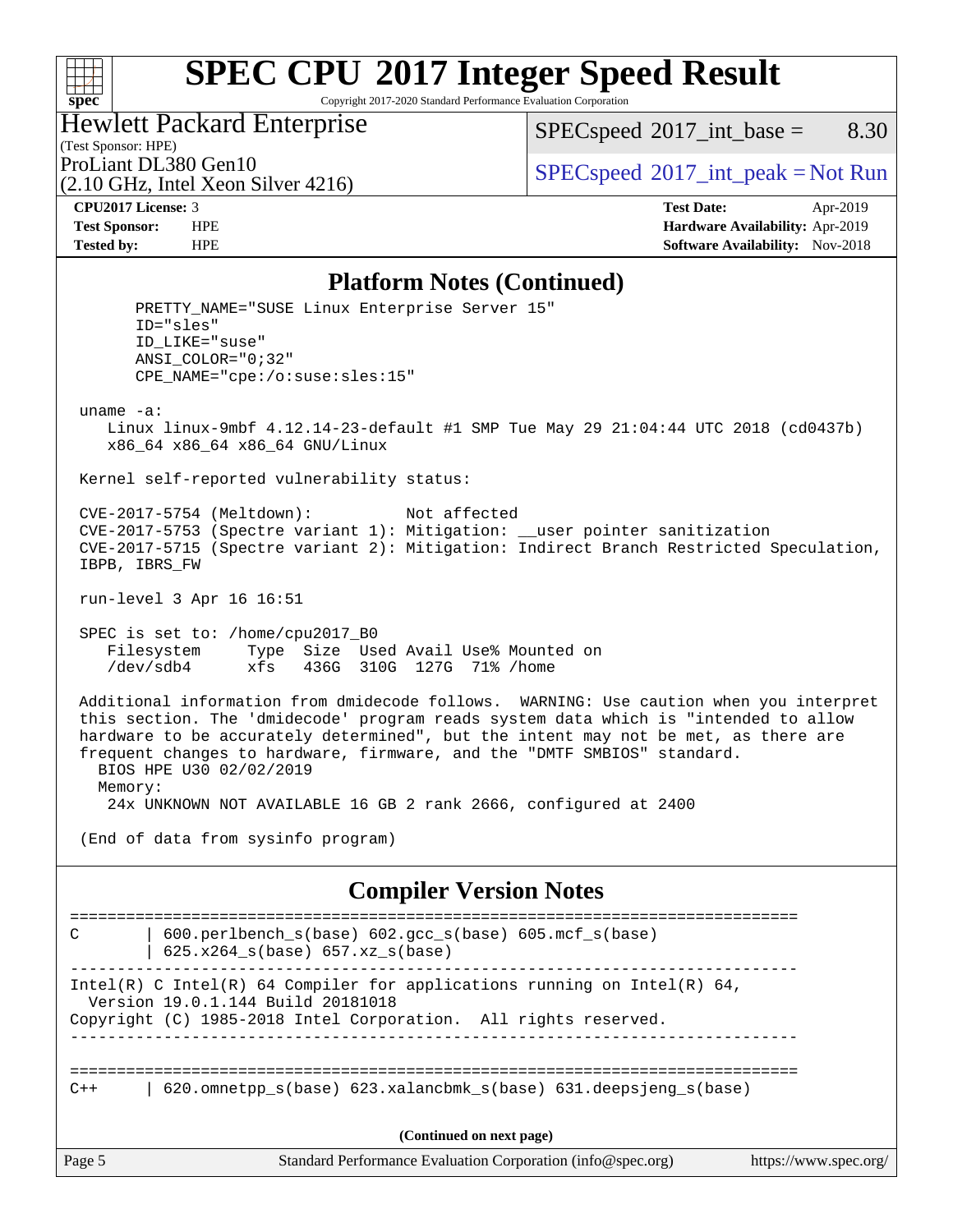### $+\ +$ **[spec](http://www.spec.org/)**

# **[SPEC CPU](http://www.spec.org/auto/cpu2017/Docs/result-fields.html#SPECCPU2017IntegerSpeedResult)[2017 Integer Speed Result](http://www.spec.org/auto/cpu2017/Docs/result-fields.html#SPECCPU2017IntegerSpeedResult)**

Copyright 2017-2020 Standard Performance Evaluation Corporation

## Hewlett Packard Enterprise

 $SPECspeed^{\circ}2017\_int\_base =$  $SPECspeed^{\circ}2017\_int\_base =$  8.30

(Test Sponsor: HPE)

(2.10 GHz, Intel Xeon Silver 4216)

ProLiant DL380 Gen10<br>  $SPECspeed^{\circ}2017\_int\_peak = Not Run$  $SPECspeed^{\circ}2017\_int\_peak = Not Run$ 

**[CPU2017 License:](http://www.spec.org/auto/cpu2017/Docs/result-fields.html#CPU2017License)** 3 **[Test Date:](http://www.spec.org/auto/cpu2017/Docs/result-fields.html#TestDate)** Apr-2019 **[Test Sponsor:](http://www.spec.org/auto/cpu2017/Docs/result-fields.html#TestSponsor)** HPE **[Hardware Availability:](http://www.spec.org/auto/cpu2017/Docs/result-fields.html#HardwareAvailability)** Apr-2019 **[Tested by:](http://www.spec.org/auto/cpu2017/Docs/result-fields.html#Testedby)** HPE **HPE [Software Availability:](http://www.spec.org/auto/cpu2017/Docs/result-fields.html#SoftwareAvailability)** Nov-2018

### **[Compiler Version Notes \(Continued\)](http://www.spec.org/auto/cpu2017/Docs/result-fields.html#CompilerVersionNotes)**

| 641.leela\_s(base)

------------------------------------------------------------------------------ Intel(R)  $C++$  Intel(R) 64 Compiler for applications running on Intel(R) 64, Version 19.0.1.144 Build 20181018 Copyright (C) 1985-2018 Intel Corporation. All rights reserved. ------------------------------------------------------------------------------ ============================================================================== Fortran | 648.exchange2\_s(base) ------------------------------------------------------------------------------ Intel(R) Fortran Intel(R) 64 Compiler for applications running on Intel(R) 64, Version 19.0.1.144 Build 20181018 Copyright (C) 1985-2018 Intel Corporation. All rights reserved. ------------------------------------------------------------------------------

# **[Base Compiler Invocation](http://www.spec.org/auto/cpu2017/Docs/result-fields.html#BaseCompilerInvocation)**

[C benchmarks](http://www.spec.org/auto/cpu2017/Docs/result-fields.html#Cbenchmarks): [icc -m64 -std=c11](http://www.spec.org/cpu2017/results/res2019q2/cpu2017-20190429-12999.flags.html#user_CCbase_intel_icc_64bit_c11_33ee0cdaae7deeeab2a9725423ba97205ce30f63b9926c2519791662299b76a0318f32ddfffdc46587804de3178b4f9328c46fa7c2b0cd779d7a61945c91cd35)

[C++ benchmarks:](http://www.spec.org/auto/cpu2017/Docs/result-fields.html#CXXbenchmarks) [icpc -m64](http://www.spec.org/cpu2017/results/res2019q2/cpu2017-20190429-12999.flags.html#user_CXXbase_intel_icpc_64bit_4ecb2543ae3f1412ef961e0650ca070fec7b7afdcd6ed48761b84423119d1bf6bdf5cad15b44d48e7256388bc77273b966e5eb805aefd121eb22e9299b2ec9d9)

[Fortran benchmarks](http://www.spec.org/auto/cpu2017/Docs/result-fields.html#Fortranbenchmarks): [ifort -m64](http://www.spec.org/cpu2017/results/res2019q2/cpu2017-20190429-12999.flags.html#user_FCbase_intel_ifort_64bit_24f2bb282fbaeffd6157abe4f878425411749daecae9a33200eee2bee2fe76f3b89351d69a8130dd5949958ce389cf37ff59a95e7a40d588e8d3a57e0c3fd751)

## **[Base Portability Flags](http://www.spec.org/auto/cpu2017/Docs/result-fields.html#BasePortabilityFlags)**

 600.perlbench\_s: [-DSPEC\\_LP64](http://www.spec.org/cpu2017/results/res2019q2/cpu2017-20190429-12999.flags.html#b600.perlbench_s_basePORTABILITY_DSPEC_LP64) [-DSPEC\\_LINUX\\_X64](http://www.spec.org/cpu2017/results/res2019q2/cpu2017-20190429-12999.flags.html#b600.perlbench_s_baseCPORTABILITY_DSPEC_LINUX_X64) 602.gcc\_s: [-DSPEC\\_LP64](http://www.spec.org/cpu2017/results/res2019q2/cpu2017-20190429-12999.flags.html#suite_basePORTABILITY602_gcc_s_DSPEC_LP64) 605.mcf\_s: [-DSPEC\\_LP64](http://www.spec.org/cpu2017/results/res2019q2/cpu2017-20190429-12999.flags.html#suite_basePORTABILITY605_mcf_s_DSPEC_LP64) 620.omnetpp\_s: [-DSPEC\\_LP64](http://www.spec.org/cpu2017/results/res2019q2/cpu2017-20190429-12999.flags.html#suite_basePORTABILITY620_omnetpp_s_DSPEC_LP64) 623.xalancbmk\_s: [-DSPEC\\_LP64](http://www.spec.org/cpu2017/results/res2019q2/cpu2017-20190429-12999.flags.html#suite_basePORTABILITY623_xalancbmk_s_DSPEC_LP64) [-DSPEC\\_LINUX](http://www.spec.org/cpu2017/results/res2019q2/cpu2017-20190429-12999.flags.html#b623.xalancbmk_s_baseCXXPORTABILITY_DSPEC_LINUX) 625.x264\_s: [-DSPEC\\_LP64](http://www.spec.org/cpu2017/results/res2019q2/cpu2017-20190429-12999.flags.html#suite_basePORTABILITY625_x264_s_DSPEC_LP64) 631.deepsjeng\_s: [-DSPEC\\_LP64](http://www.spec.org/cpu2017/results/res2019q2/cpu2017-20190429-12999.flags.html#suite_basePORTABILITY631_deepsjeng_s_DSPEC_LP64) 641.leela\_s: [-DSPEC\\_LP64](http://www.spec.org/cpu2017/results/res2019q2/cpu2017-20190429-12999.flags.html#suite_basePORTABILITY641_leela_s_DSPEC_LP64) 648.exchange2\_s: [-DSPEC\\_LP64](http://www.spec.org/cpu2017/results/res2019q2/cpu2017-20190429-12999.flags.html#suite_basePORTABILITY648_exchange2_s_DSPEC_LP64) 657.xz\_s: [-DSPEC\\_LP64](http://www.spec.org/cpu2017/results/res2019q2/cpu2017-20190429-12999.flags.html#suite_basePORTABILITY657_xz_s_DSPEC_LP64)